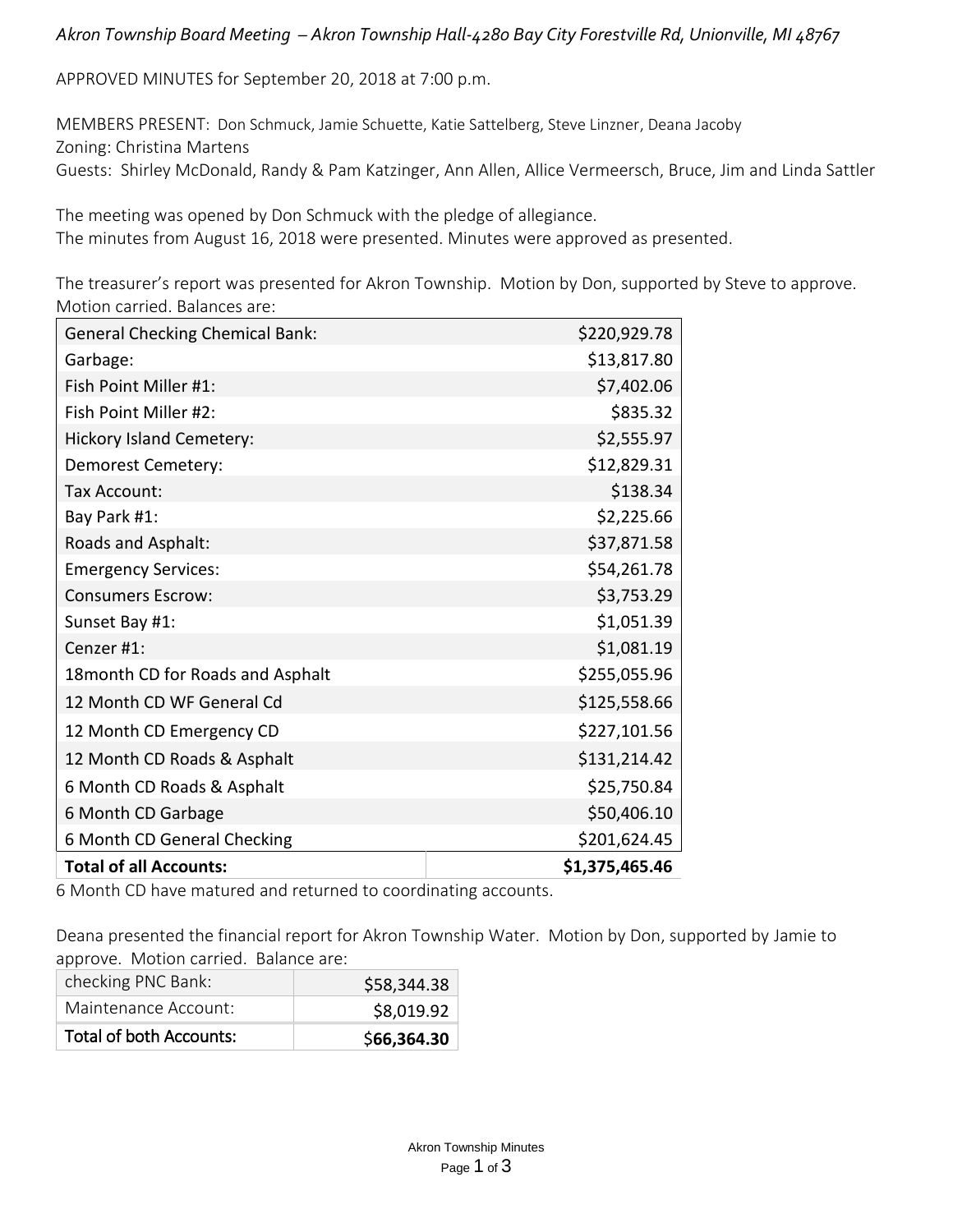## *Akron Township Board Meeting – Akron Township Hall-4280 Bay City Forestville Rd, Unionville, MI 48767*

Deana presented the financial report for ACW Ambulance. Motion by Don, supported by Steve to approve. Motion carried. Balances are:

| PNC Bank General Checking:      | \$95,067.91  |
|---------------------------------|--------------|
| <b>PNC CK Memorial Account:</b> | \$17,428.15  |
| Total of all Accounts:          | \$112,496.06 |

Township payable totaling \$22,549.40 and payroll totaling \$7,819.91 were presented by Jamie to be paid. Motion by Don to approve payable supported by Katie. Motion carried.

No Water payables for this month.

ACW Ambulance payables totaling \$4,616.75 and payroll totaling \$7,776.96 were presented by Jamie to be paid. Motion by Don supported by Katie to pay payable. Motion carried

### Zoning Report:

• Next Planning commission meeting is scheduled for Nov 20th

## Jacoby Report:

- Contacting Kappen's for quote to clean fence line in the cemetery and remove dead trees on the south of cemetery.
- Another table broke. Asked board if she can purchase a replacement table. Board suggested looking into different lighter table. Knight of Columbus just purchases new tables suggested Deana to look at them.

### Schmuck Report:

- Stiverson came and surveyed property. Board would like to start developing the expansion of Hickory Island cemetery. Don will ask Spicer to design the expansion. Sattelberg's will plant cover crop this fall. Sattelberg irrigator extends (the NE corner of cemetery expansion.) into the property. Ben Sattelberg attended meeting and to discuss options. Board discussed options and decided to develop the south portion of the expansion and Sattelberg's will continue to farm the north part as they have in past years.
- Don Presented 2018 Special Assessments:

|                           |                     | Individual     |        |                         |            |                           |
|---------------------------|---------------------|----------------|--------|-------------------------|------------|---------------------------|
| <b>Special Assessment</b> | <b>Parcel Count</b> | Assessment     |        | <b>Total Assessment</b> |            | <b>Assessment Purpose</b> |
| <b>Water District A</b>   | 88                  | \$             | 298.35 | \$                      | 26,254.80  | water system              |
| <b>Water District B</b>   | 8                   | \$             | 298.35 | \$                      | 2,386.80   | water system              |
| <b>Water District C</b>   | 16                  | \$             | 298.35 | \$                      | 4,773.60   | water system              |
| Fish Point #1             | 39                  | .05/Front Foot |        | \$                      | 174.90     | Road Maint.               |
| Fish Point #2             | 66                  | \$             | 22.00  | \$                      | 1,452.00   | Lighting                  |
| Bay Park #1               | 30                  | \$             | 50.00  | \$                      | 1,500.00   | Lighting                  |
| Sunset Bay #1             | 20                  | \$             | 50.00  | \$                      | 1,000.00   | Road Maint.               |
| Cenzer's #1               | 9                   | \$             | 60.00  | \$                      | 540.00     | Road Maint.               |
| Garbage                   | 625                 | \$             | 190.00 | \$                      | 118,750.00 | Trash Pickup              |